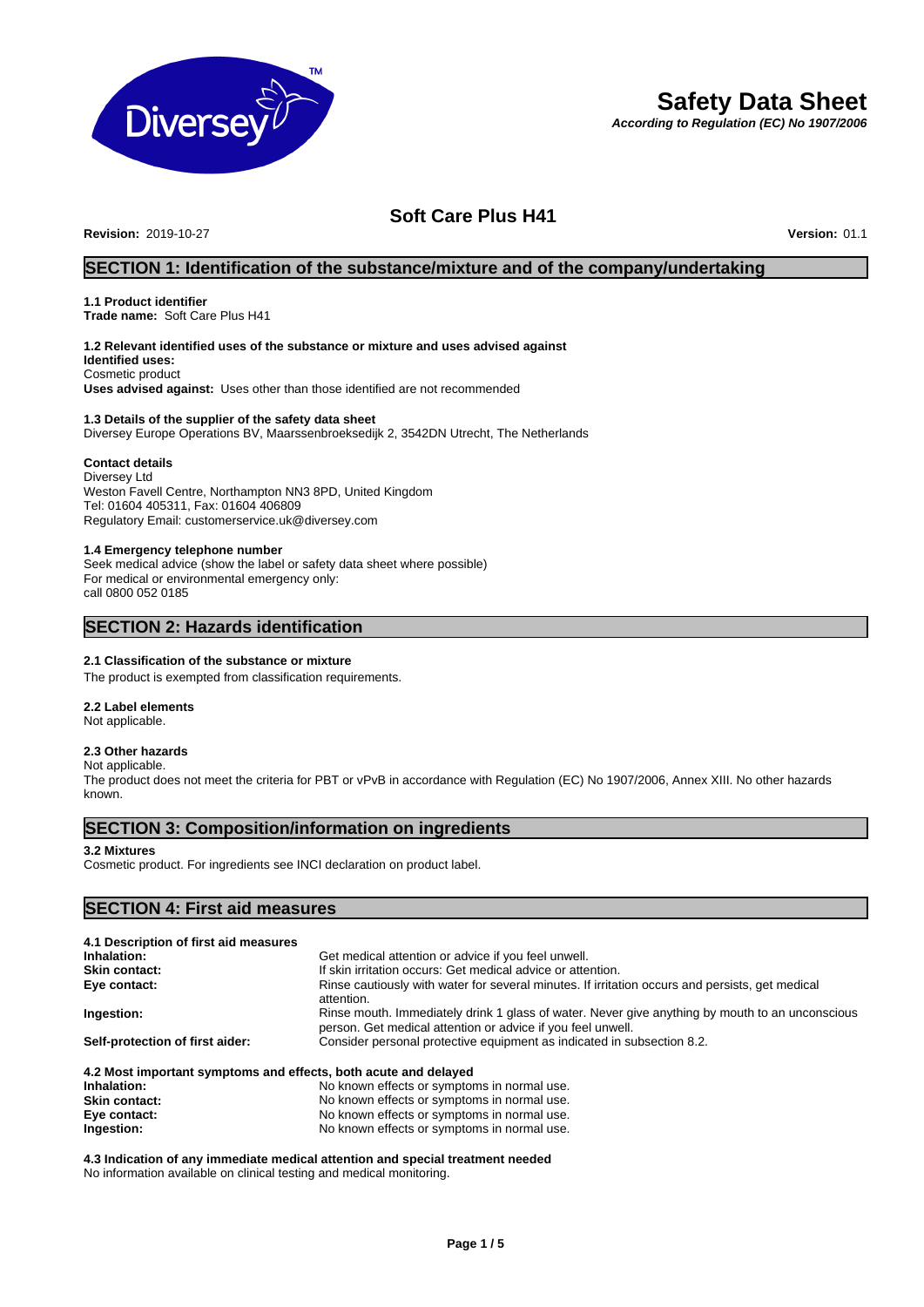# **SECTION 5: Firefighting measures**

#### **5.1 Extinguishing media**

Carbon dioxide. Dry powder. Water spray jet. Fight larger fires with water spray jet or alcohol-resistant foam.

#### **5.2 Special hazards arising from the substance or mixture**

No special hazards known.

#### **5.3 Advice for firefighters**

As in any fire, wear self contained breathing apparatus and suitable protective clothing including gloves and eye/face protection.

### **SECTION 6: Accidental release measures**

### **6.1 Personal precautions, protective equipment and emergency procedures**

No special measures required.

### **6.2 Environmental precautions**

Do not allow to enter drainage system, surface or ground water. Dilute with plenty of water.

#### **6.3 Methods and material for containment and cleaning up**

Dyke to collect large liquid spills. Absorb with liquid-binding material (sand, diatomite, universal binders, sawdust). Do not place spilled materials back into the original container. Collect in closed and suitable containers for disposal.

#### **6.4 Reference to other sections**

For personal protective equipment see subsection 8.2. For disposal considerations see section 13.

## **SECTION 7: Handling and storage**

#### **7.1 Precautions for safe handling**

**Measures to prevent fire and explosions:**

No special precautions required.

## **Measures required to protect the environment:**

For environmental exposure controls see subsection 8.2.

#### **Advices on general occupational hygiene:**

Follow general hygiene considerations recognised as common good workplace practices. Keep away from food, drink and animal feeding stuffs. Do not mix with other products unless adviced by Diversey.

### **7.2 Conditions for safe storage, including any incompatibilities**

Store in accordance with local and national regulations. Keep only in original packaging. For conditions to avoid see subsection 10.4. For incompatible materials see subsection 10.5.

#### **7.3 Specific end use(s)**

No specific advice for end use available.

# **SECTION 8: Exposure controls/personal protection**

#### **8.1 Control parameters**

Not applicable.

### **8.2 Exposure controls**

*The following information applies for the uses indicated in subsection 1.2 of the Safety Data Sheet. If available, please refer to the product information sheet for application and handling instructions. Normal use conditions are assumed for this section.*

*Recommended safety measures for handling the undiluted product:*

Appropriate engineering controls: No special requirements under normal use conditions.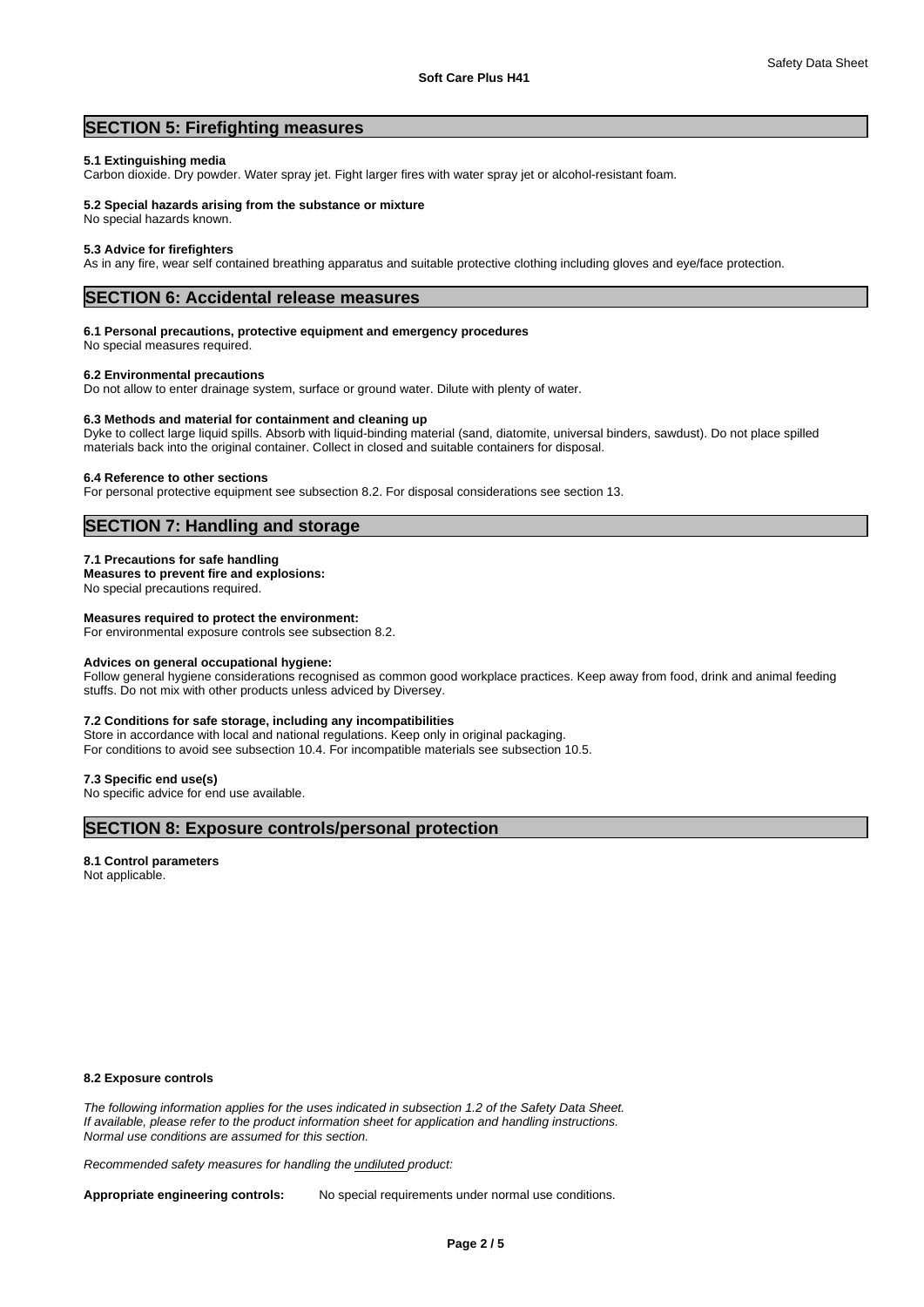| Appropriate organisational controls:                      | No special requirements under normal use conditions.                                                         |
|-----------------------------------------------------------|--------------------------------------------------------------------------------------------------------------|
| Personal protective equipment                             |                                                                                                              |
| Eye / face protection:<br>Hand protection:                | No special requirements under normal use conditions.<br>Not applicable.                                      |
| <b>Body protection:</b><br><b>Respiratory protection:</b> | No special requirements under normal use conditions.<br>No special requirements under normal use conditions. |
|                                                           |                                                                                                              |
| <b>Environmental exposure controls:</b>                   | No special requirements under normal use conditions.                                                         |

# **SECTION 9: Physical and chemical properties**

**9.1 Information on basic physical and chemical properties Information in this section refers to the product, unless it is specifically stated that substance data is listed**

**Physical State:** Liquid **Colour:** Opaque, Green **Odour:** Product specific No Odor/Odorless **Odour threshold:** Not applicable **pH** ≈ 4 (neat) ISO 4316 **Melting point/freezing point (°C):** Not determined Not relevant to classification of this product **Initial boiling point and boiling range (°C):** Not determined

**Flammability (liquid):** Not flammable. *( UN Manual of Tests and Criteria, section 32, L.2 )* **Flash point (°C):** ≈100 °C closed cup **Sustained combustion:** Not applicable. **Evaporation rate:** Not determined **Notify and Row Report of the Not relevant to classification of this product Flammability (solid, gas):** Not applicable to liquids **Upper/lower flammability limit (%):** 999

**Vapour pressure:** Not determined

**Solubility in / Miscibility with Water:** Fully miscible **Vapour density:** Not determined **Not relevant to classification of this product Relative density: ≈ 1.01 (20 °C) <br>Relative density: ≈ 1.01 (20 °C) <b>COU** 109 (EU A.3) **Relative density:**  $\approx 1.01$  (20 °C)

**Decomposition temperature:** Not applicable. **Autoignition temperature:** 999 **Viscosity:** ≈700 mPa.s (20 °C) **DM-006** Viscosity - Standard **Explosive properties:** Not explosive. **Oxidising properties:** Not oxidising.

**9.2 Other information Corrosion to metals:** Not corrosive Weight of evidence Weight of evidence

# **SECTION 10: Stability and reactivity**

**10.1 Reactivity** No reactivity hazards known under normal storage and use conditions.

## **10.2 Chemical stability**

Stable under normal storage and use conditions.

#### **10.3 Possibility of hazardous reactions**

No hazardous reactions known under normal storage and use conditions.

#### **10.4 Conditions to avoid**

None known under normal storage and use conditions.

**10.5 Incompatible materials**

**Method / remark**

### **Method / remark**

**Method / remark**

**Method / remark**

**Method / remark**

**Surface tension (N/m):** Not determined **Notification in the Not relevant to classification of this product**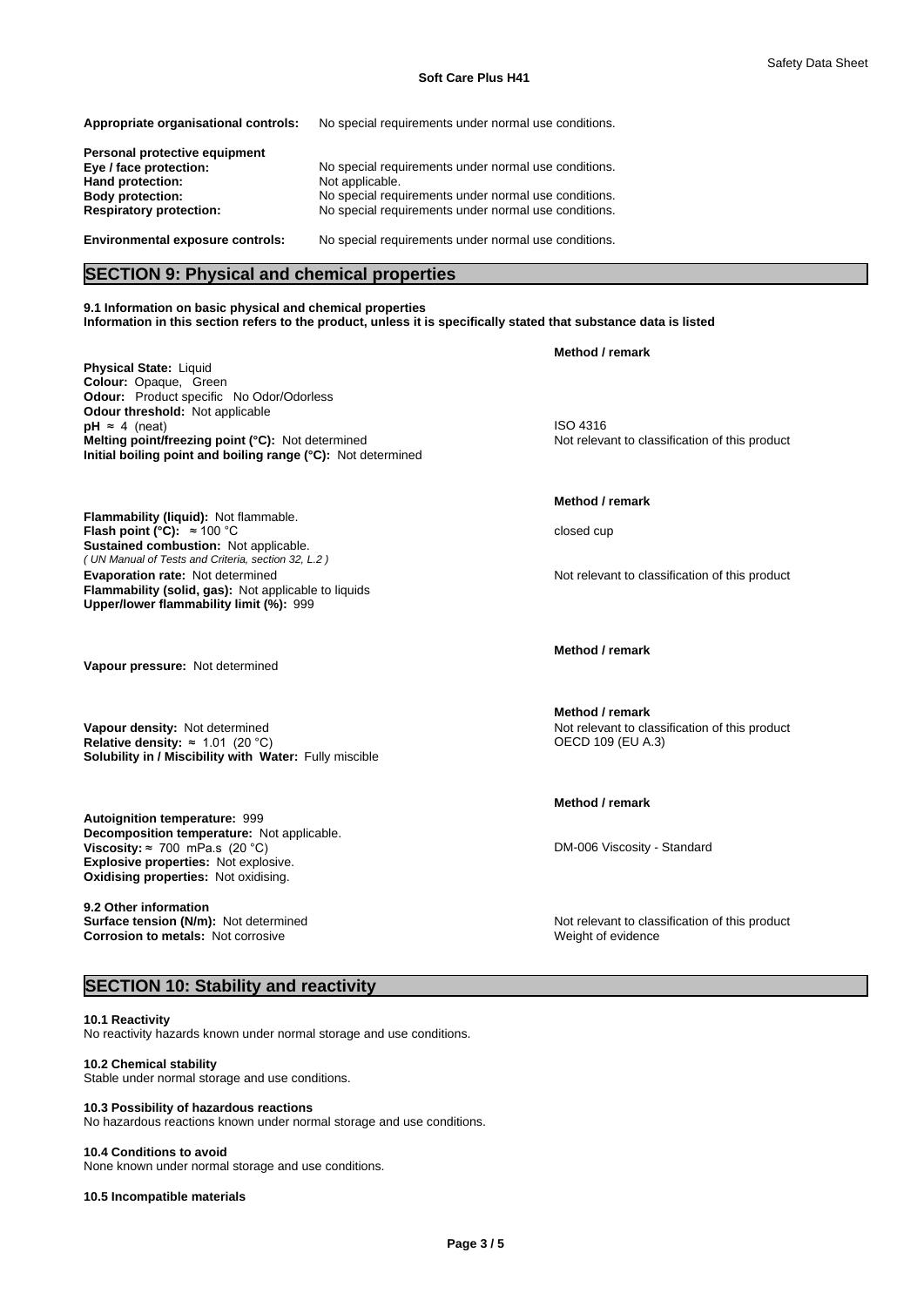Reacts with alkali.

### **10.6 Hazardous decomposition products**

None known under normal storage and use conditions.

# **SECTION 11: Toxicological information**

### **11.1 Information on toxicological effects**

This product does not legally require a safety data sheet. This document does therefore not necessarily comply with the requirements on safety data sheets.

**Potential adverse health effects and symptoms** Effects and symptoms related to the product, if any, are listed in subsection 4.2.

# **SECTION 12: Ecological information**

### **12.1 Toxicity**

This product does not legally require a safety data sheet. This document does therefore not necessarily comply with the requirements on safety data sheets.

**12.2 Persistence and degradability** Not applicable.

**12.3 Bioaccumulative potential** Not applicable.

**12.4 Mobility in soil** Not applicable.

**12.5 Results of PBT and vPvB assessment** Not applicable.